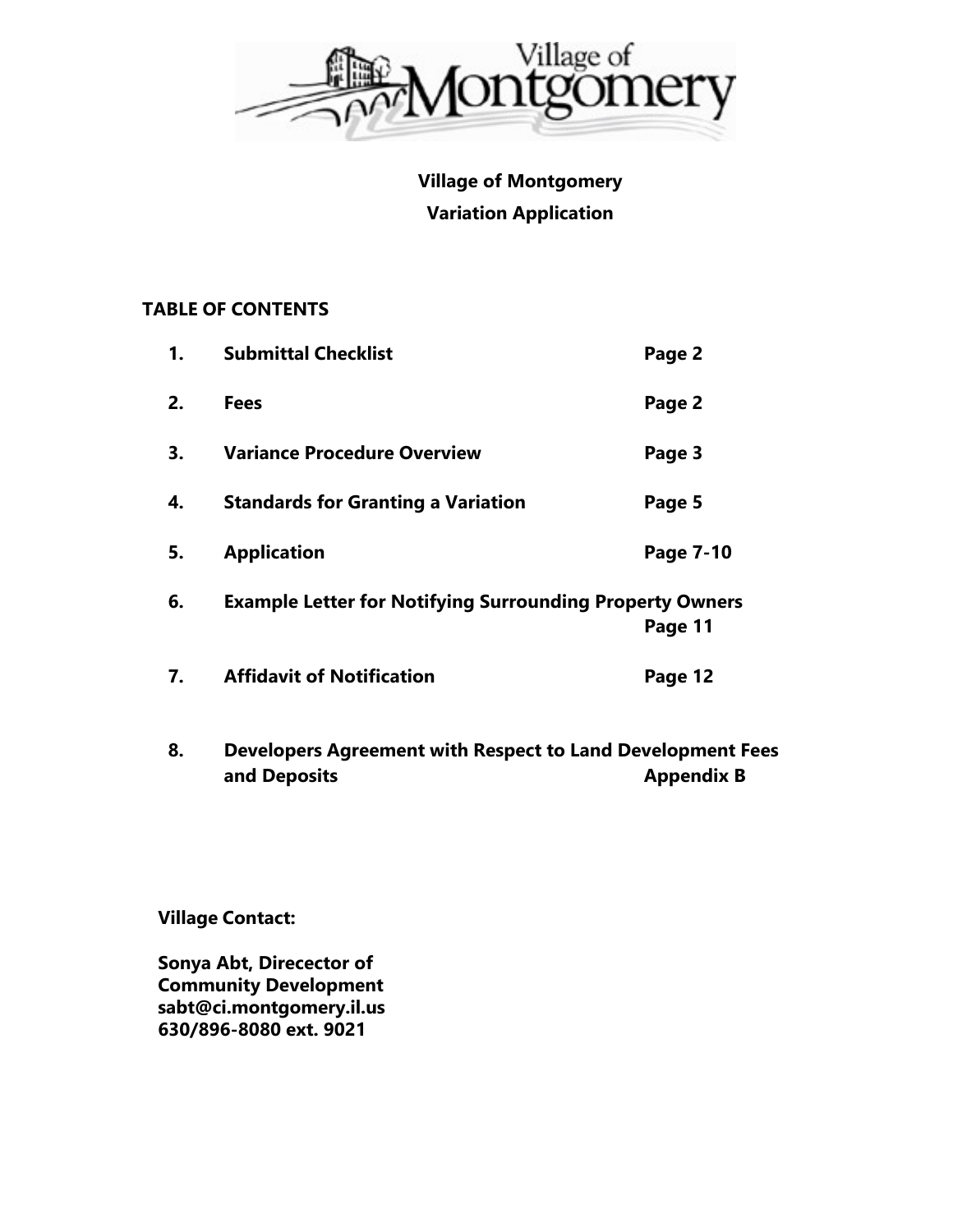# *Village of Montgomery*

### *Submittal Checklist*

These items must be submitted with the application on or before the application submittal deadline.

| 1. Application                                                    |       |
|-------------------------------------------------------------------|-------|
|                                                                   |       |
| 2. Application Fee (see below)                                    |       |
| 3. Application Deposit of \$500                                   |       |
| 4. Plat of Survey showing location                                |       |
| of proposed construction or use (5 11x17 copies & PDF)            |       |
| 5. Signed Deposit Agreement                                       |       |
| 6. Legal Description-Digital Copy in Microsoft Word Format        |       |
| 7. Letter Explaining Variation Request                            |       |
| 8. Letter of Ownership                                            |       |
| Additional Submittal Requirements after application is submitted: |       |
| 1. Certified Mailing Receipts                                     |       |
| 2. Affidavit of Notification                                      |       |
|                                                                   |       |
| <b>Fees</b>                                                       |       |
| Variances                                                         | \$400 |
| <b>Zoning Appeals</b>                                             | \$200 |
|                                                                   |       |

**NOTE: As required by Ordinance 1903, it is the responsibility of the Petitioner to pay all administrative, professional consulting and public hearing expenses, incurred by the Village in processing and acting upon petitions or requests (of any of the above actions)**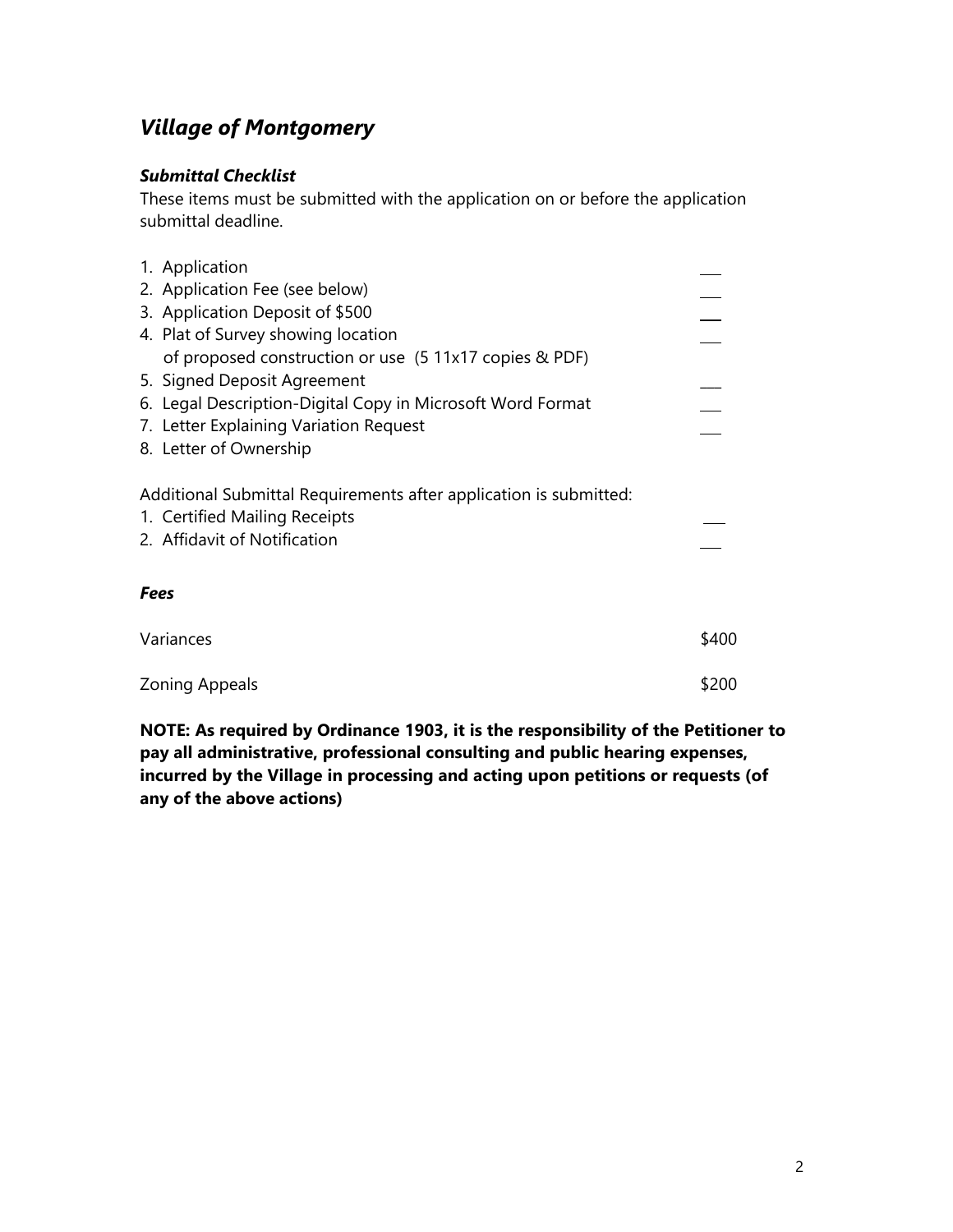# *Village of Montgomery*  **SUMMARY OF THE VARIATION / APPEAL APPLICATION REVIEW PROCESS**

# **NOTICE TO APPLICANTS**

A variation is a zoning adjustment, which permits minor changes of the requirements of the zoning district in which the property in question is located where individual properties are both harshly and uniquely burdened by the strict application of the law. The power to vary is restricted and the degree of variation is limited to the minimum change necessary to overcome the inequality inherent in the property. "Variation" means the modification of the requirements of a zoning district and does not include the substitution of uses assigned to other zoning districts.

You must prove that the combination of the Unified Development Ordinance requirements and the uncommon condition of your property prevents you from making any reasonable use of your land as permitted by your present zoning district. Since zoning regulates land and not people, the following conditions cannot be considered pertinent to the application for zoning variation: (1) proof that a variation would increase the financial return from the land; (2) personal hardship; and, (3) self-imposed hardship.

No variation may be granted which would adversely affect surrounding property in the general neighborhood. All variations must be in harmony with the purpose and intent of the Unified Development Ordinance.

### **PROCEDURES**

The application for zoning variation involves these steps:

- 1. A completed Application For Zoning Variation must be filled out and submitted to the Community Development Department, along with a plat of survey showing the location and dimensions of the property lines, easements and buildings on the property; a legal description; the location and dimensions of the proposed use or construction; any other supporting documentation that may be required by the Community Development Department; the non-refundable application fee; and the deposit for review and publication costs with signed Developer's Agreement. (Appendix B)
- 2. When your application is completed and accepted, you will be placed on the agenda for the next available Planning and Zoning Commission meeting. You will be informed of the date and time of the meeting.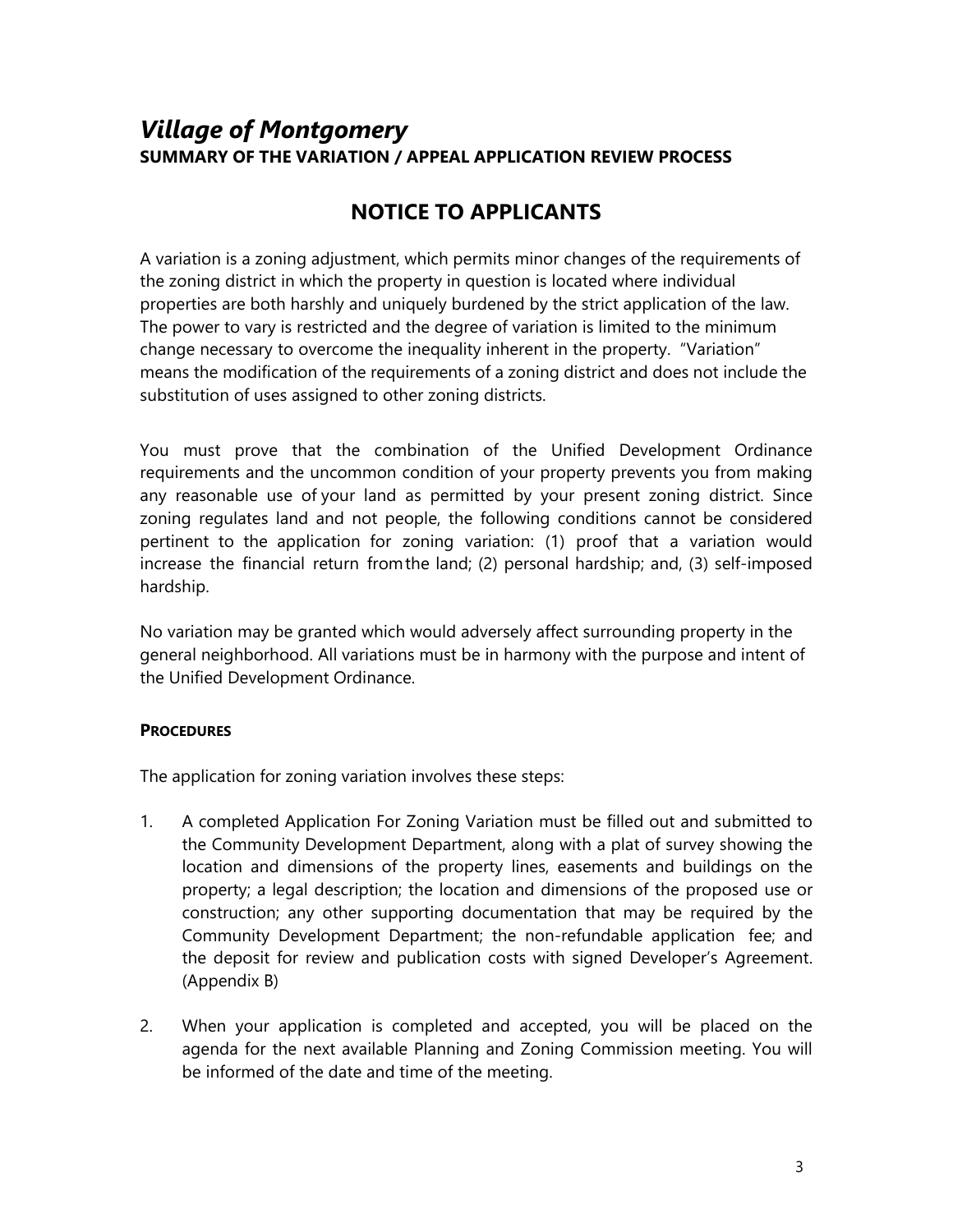- 3. All variations require a public hearing. Your variation request will be published in a local newspaper no less than fifteen (15) days before the scheduled public hearing date. All of the property owners within 250' of your property must receive notification summarizing the requested zoning variation and an invitation to attend the public hearing (See example letter) no less than 15 days before the scheduled public hearing. The applicant is responsible for this mailing. The mailing must be sent by certified mail with return receipts. Community Development staff will provide the list of property owners for the mailing. A draft of the letter should be provided to staff for review before letters are mailed. Once the mailing is complete, the applicant must submit the affidavit of notification (in packet) to staff. The certified mailing receipts must be submitted to the Village of Montgomery no later than the day of the hearing.
- 4. The Planning and Zoning Commission (PZC) will conduct the public hearing and make a recommendation to the Village Board.
- 5. The Village Board will review the recommendation from the Planning and Zoning Commission at the next regular meeting following the public hearing.
- 6. The Village Board will either approve or deny the variation at their next meeting following the review of the recommendation.
- 7. Once the variation is approved by the Village Board, staff can issue a building permit.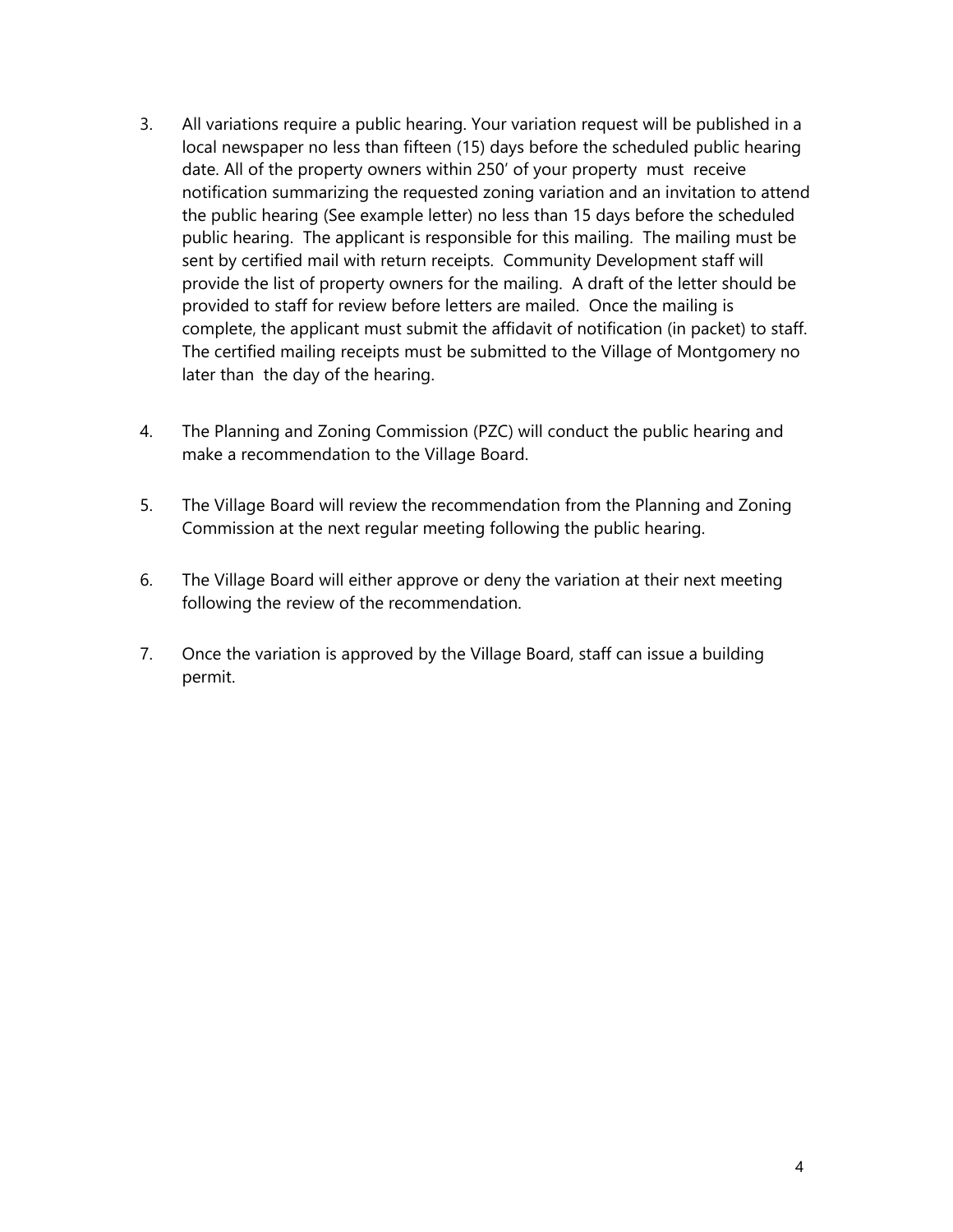# **STANDARDS FOR GRANTING A VARIATION FINDINGS OF FACT WORKSHEET Section 4.04 of the Unified Development Ordinance**  *Village of Montgomery*

**Recommendations of the Planning and Zoning Commission:** The Planning and Zoning Commission shall recommend the approval of a variation from the provisions of this ordinance as authorized in this section only if the evidence, in the judgment of the Commission, sustains each of the following standards:

- a) The proposed variation will not endanger the health, safety, comfort, convenience, and general welfare of the public.
- b) The proposed variation is compatible with the character of adjacent properties and other property within the immediate vicinity of the proposed variation.
- c) The proposed variation alleviates an undue hardship created by the literal enforcement of this Ordinance.
- d) The proposed variation is necessary due to the unique physical attributes of the subject property, which were not deliberately created by the applicant.
- e) The proposed variation represents the minimum deviation from the regulations of this Ordinance necessary to accomplish the desired improvement of the subject property.
- f) The proposed variation is consistent with the intent of the Comprehensive Plan, this Ordinance, and the other land use policies of the Village.

The Planning and Zoning Commission, by Illinois statute, must determine that certain criteria are satisfied in order to grant a zoning variation. The validity of the alleged hardship is the primary criteria the PZC must use to decide whether to grant or deny a variation request.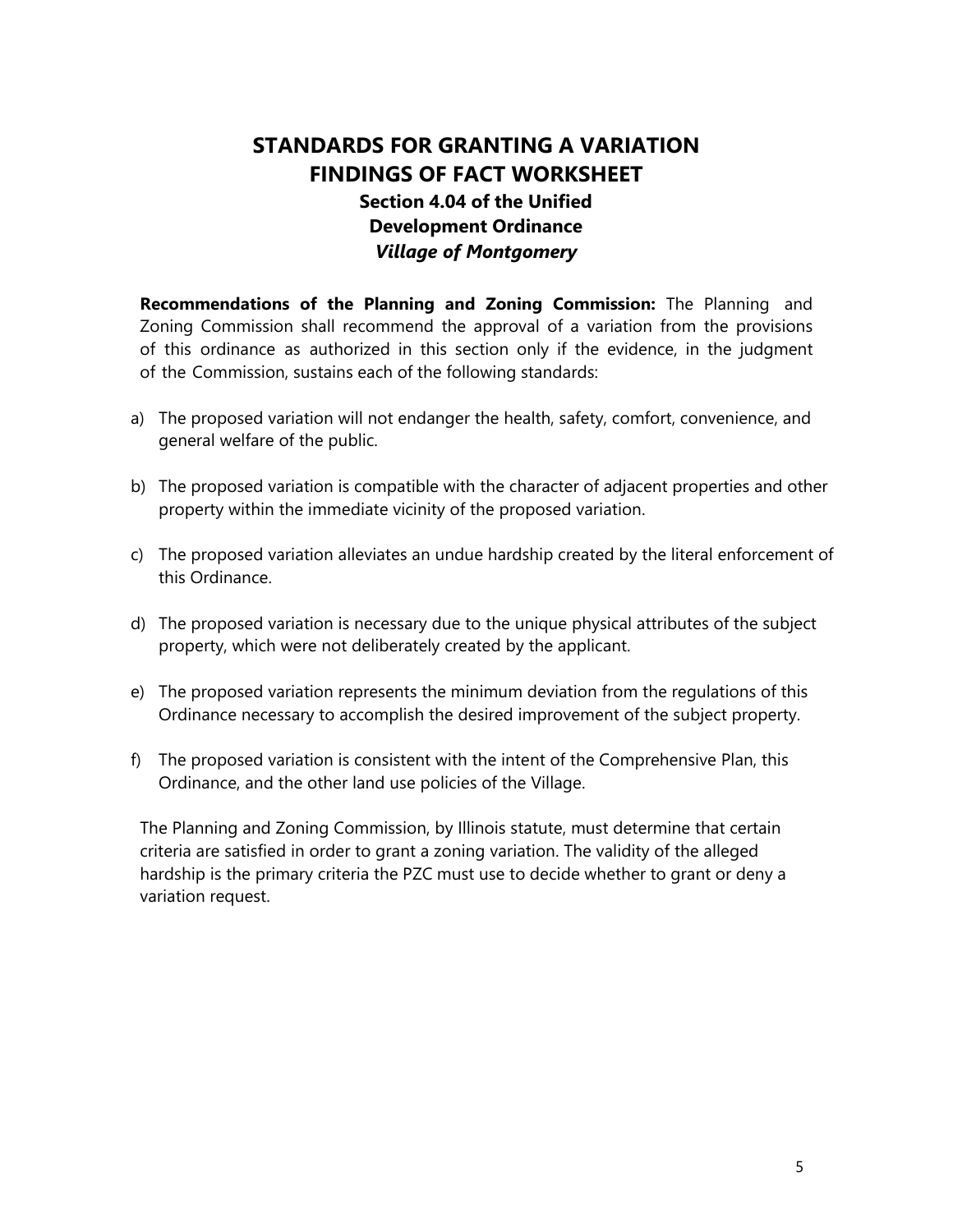It is to the Applicant's benefit to focus on the validity of his/her hardship during the public hearing.

The Planning and Zoning Commission may require such conditions and restrictions upon the premises benefited by a variation as may be necessary to comply with the standards set forth in this section to reduce or minimize the effect of such variation upon other property in the neighborhood, and to implement the general purpose and intent of this ordinance.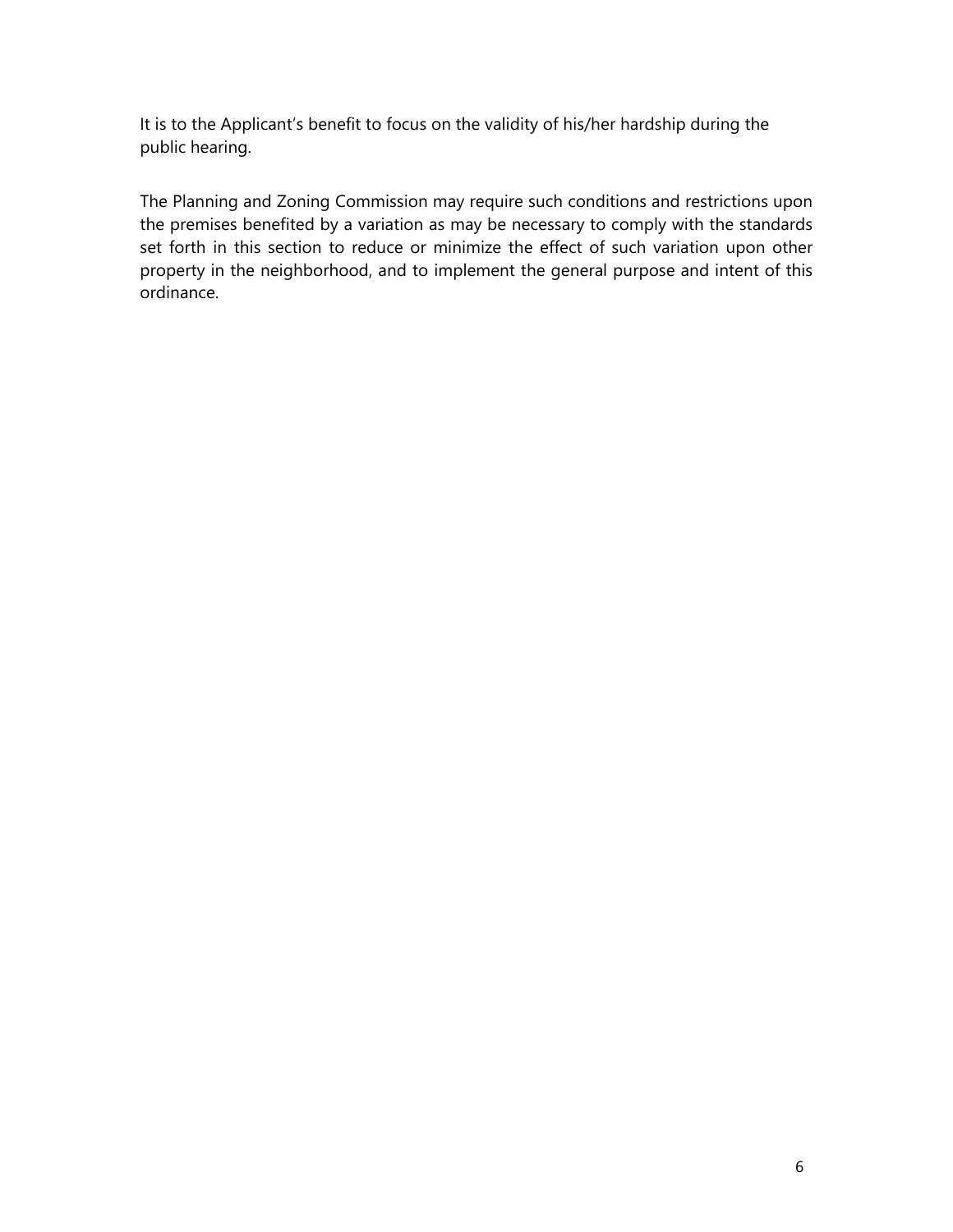| <b>APPLICANT</b> (Please Print or Type)<br>Name: will be a series of the contract of the contract of the contract of the contract of the contract of the contract of the contract of the contract of the contract of the contract of the contract of the contract of the<br>Address: Address: Address: Address: Address: Address: Address: Address: Address: Address: Address: Address: Address: Address: Address: Address: Address: Address: Address: Address: Address: Address: Address: Address: Addres<br>Email:<br>Phone: $(\_\_\_\_\_$ Fax:<br><b>CONTACT PERSON</b> (If different from Applicant) |  |  |  |  |  |  |
|----------------------------------------------------------------------------------------------------------------------------------------------------------------------------------------------------------------------------------------------------------------------------------------------------------------------------------------------------------------------------------------------------------------------------------------------------------------------------------------------------------------------------------------------------------------------------------------------------------|--|--|--|--|--|--|
|                                                                                                                                                                                                                                                                                                                                                                                                                                                                                                                                                                                                          |  |  |  |  |  |  |
|                                                                                                                                                                                                                                                                                                                                                                                                                                                                                                                                                                                                          |  |  |  |  |  |  |
|                                                                                                                                                                                                                                                                                                                                                                                                                                                                                                                                                                                                          |  |  |  |  |  |  |
|                                                                                                                                                                                                                                                                                                                                                                                                                                                                                                                                                                                                          |  |  |  |  |  |  |
|                                                                                                                                                                                                                                                                                                                                                                                                                                                                                                                                                                                                          |  |  |  |  |  |  |
|                                                                                                                                                                                                                                                                                                                                                                                                                                                                                                                                                                                                          |  |  |  |  |  |  |
| Name: Name: Name: Name: Name: Name: Name: Name: Name: Name: Name: Name: Name: Name: Name: Name: Name: Name: Name: Name: Name: Name: Name: Name: Name: Name: Name: Name: Name: Name: Name: Name: Name: Name: Name: Name: Name:                                                                                                                                                                                                                                                                                                                                                                            |  |  |  |  |  |  |
|                                                                                                                                                                                                                                                                                                                                                                                                                                                                                                                                                                                                          |  |  |  |  |  |  |
| Email:                                                                                                                                                                                                                                                                                                                                                                                                                                                                                                                                                                                                   |  |  |  |  |  |  |
|                                                                                                                                                                                                                                                                                                                                                                                                                                                                                                                                                                                                          |  |  |  |  |  |  |
| IS THE APPLICANT THE OWNER OF THE SUBJECT PROPERTY?<br>YES [ ]<br>NO [ ]                                                                                                                                                                                                                                                                                                                                                                                                                                                                                                                                 |  |  |  |  |  |  |
| (If the Applicant is not the owner of the subject property, a letter from the Owner authorizing the Applicant to file the<br>Application for Zoning Variation must be attached to this application).                                                                                                                                                                                                                                                                                                                                                                                                     |  |  |  |  |  |  |
| IS THE APPLICANT AND/OR OWNER A TRUSTEE OR                                                                                                                                                                                                                                                                                                                                                                                                                                                                                                                                                               |  |  |  |  |  |  |
| A BENEFICIARY OF A LAND TRUST?<br>YES [ ] NO [ ]                                                                                                                                                                                                                                                                                                                                                                                                                                                                                                                                                         |  |  |  |  |  |  |
| (If the Applicant and/or Owner of the subject property is a Trustee of a land trust or beneficiary(ies) of a land trust, a<br>disclosure statement identifying each beneficiary of such land trust by name and address and defining his/her interest therein<br>shall be verified by the Trustee and shall be attached hereto).                                                                                                                                                                                                                                                                          |  |  |  |  |  |  |
| <b>PART II. Property Information</b>                                                                                                                                                                                                                                                                                                                                                                                                                                                                                                                                                                     |  |  |  |  |  |  |
| <b>ADDRESS OF PROPERTY:</b>                                                                                                                                                                                                                                                                                                                                                                                                                                                                                                                                                                              |  |  |  |  |  |  |
| <b>PARCEL INDEX NUMBER(S):</b>                                                                                                                                                                                                                                                                                                                                                                                                                                                                                                                                                                           |  |  |  |  |  |  |
| <b>LEGAL DESCRIPTION:</b>                                                                                                                                                                                                                                                                                                                                                                                                                                                                                                                                                                                |  |  |  |  |  |  |
|                                                                                                                                                                                                                                                                                                                                                                                                                                                                                                                                                                                                          |  |  |  |  |  |  |
| A legal description must be provided or attached to this application, include a digital copy                                                                                                                                                                                                                                                                                                                                                                                                                                                                                                             |  |  |  |  |  |  |
| <b>ZONING DESIGNATION:</b>                                                                                                                                                                                                                                                                                                                                                                                                                                                                                                                                                                               |  |  |  |  |  |  |

### **PART I. Applicant Information**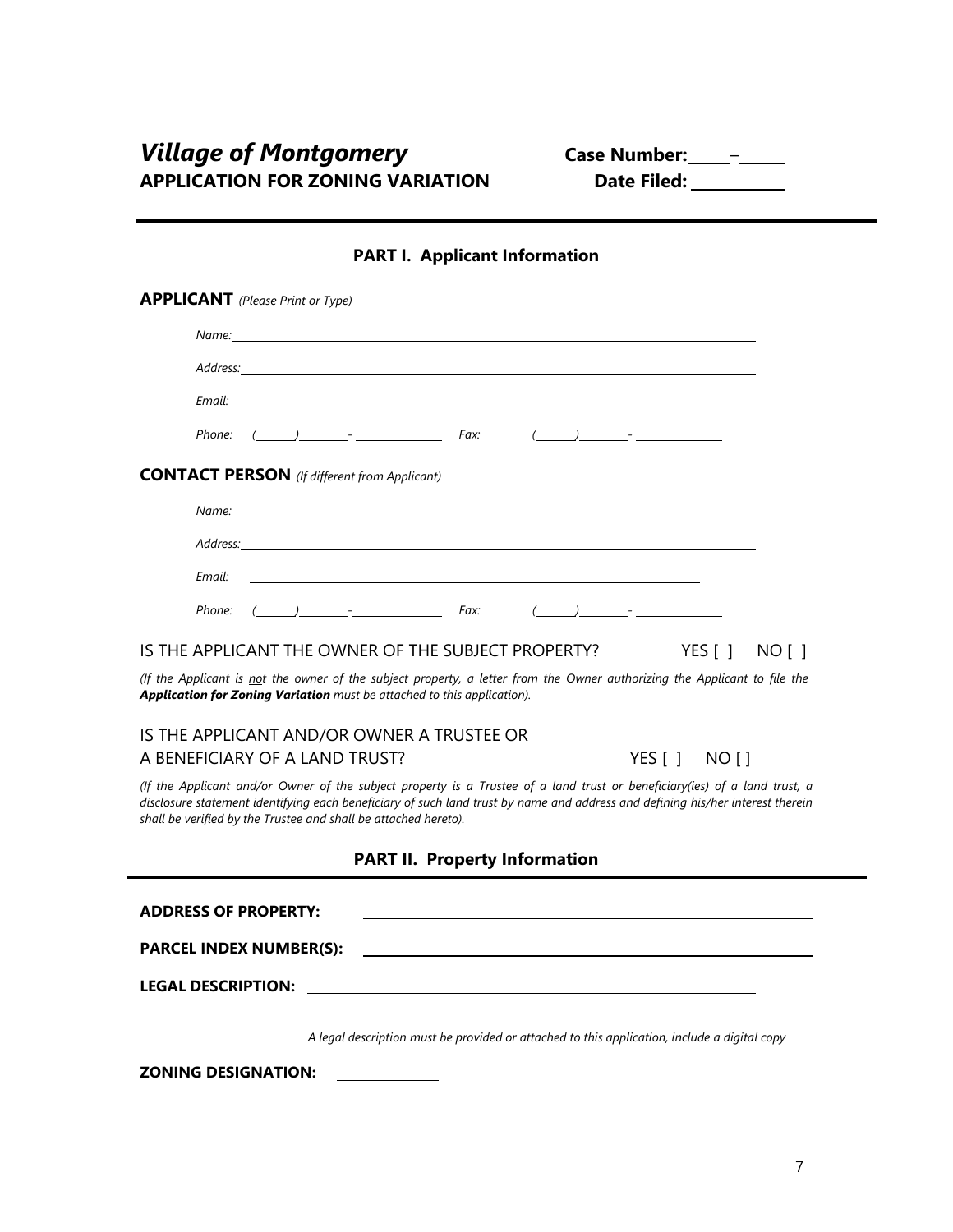| Is the property in question currently subject to a<br><b>Zoning Variation or a Special Use Permit?</b> | <b>YES</b> [ ] NO [ ] |  |
|--------------------------------------------------------------------------------------------------------|-----------------------|--|
|                                                                                                        |                       |  |
| Is the property in question currently non-conforming in any respect? $YES$ [ ]                         | NO I 1                |  |
| If so, please describe its nature: _____                                                               |                       |  |

#### **PART III. Nature of Zoning Variation Request**

Please note that the following questions must be answered completely. If additional space is needed, attach extra pages to application.

1. Please state specifically the nature of the zoning variation requested (ex. To allow encroachment into side yard setback, etc.) *(Please Print or Type)*

2. Briefly describe the characteristics of your property that prevent you from complying with the requirements of the Unified Development Ordinance, giving dimensions where necessary. *(Please Print or Type)*

\_\_\_\_\_\_\_\_\_\_\_\_\_\_\_\_\_\_\_\_\_\_\_\_\_\_\_\_\_\_\_\_\_\_\_\_\_\_\_\_\_\_\_\_\_\_\_\_\_\_\_\_\_\_\_\_\_\_\_\_\_\_\_\_\_\_\_\_\_

\_\_\_\_\_\_\_\_\_\_\_\_\_\_\_\_\_\_\_\_\_\_\_\_\_\_\_\_\_\_\_\_\_\_\_\_\_\_\_\_\_\_\_\_\_\_\_\_\_\_\_\_\_\_\_\_\_\_\_\_\_\_\_\_\_\_\_\_\_

\_\_\_\_\_\_\_\_\_\_\_\_\_\_\_\_\_\_\_\_\_\_\_\_\_\_\_\_\_\_\_\_\_\_\_\_\_\_\_\_\_\_\_\_\_\_\_\_\_\_\_\_\_\_\_\_\_\_\_\_\_\_\_\_\_\_\_\_\_

\_\_\_\_\_\_\_\_\_\_\_\_\_\_\_\_\_\_\_\_\_\_\_\_\_\_\_\_\_\_\_\_\_\_\_\_\_\_\_\_\_\_\_\_\_\_\_\_\_\_\_\_\_\_\_\_\_\_\_\_\_\_\_\_\_\_\_\_\_

\_\_\_\_\_\_\_\_\_\_\_\_\_\_\_\_\_\_\_\_\_\_\_\_\_\_\_\_\_\_\_\_\_\_\_\_\_\_\_\_\_\_\_\_\_\_\_\_\_\_\_\_\_\_\_\_\_\_\_\_\_\_\_\_\_\_\_\_\_

\_\_\_\_\_\_\_\_\_\_\_\_\_\_\_\_\_\_\_\_\_\_\_\_\_\_\_\_\_\_\_\_\_\_\_\_\_\_\_\_\_\_\_\_\_\_\_\_\_\_\_\_\_\_\_\_\_\_\_\_\_\_\_\_\_\_\_\_\_

\_\_\_\_\_\_\_\_\_\_\_\_\_\_\_\_\_\_\_\_\_\_\_\_\_\_\_\_\_\_\_\_\_\_\_\_\_\_\_\_\_\_\_\_\_\_\_\_\_\_\_\_\_\_\_\_\_\_\_\_\_\_\_\_\_\_\_\_\_

\_\_\_\_\_\_\_\_\_\_\_\_\_\_\_\_\_\_\_\_\_\_\_\_\_\_\_\_\_\_\_\_\_\_\_\_\_\_\_\_\_\_\_\_\_\_\_\_\_\_\_\_\_\_\_\_\_\_\_\_\_\_\_\_\_\_\_\_\_

3. Are these characteristics or conditions the result of other man-made changes, such as relocation of a road or highway? Please describe.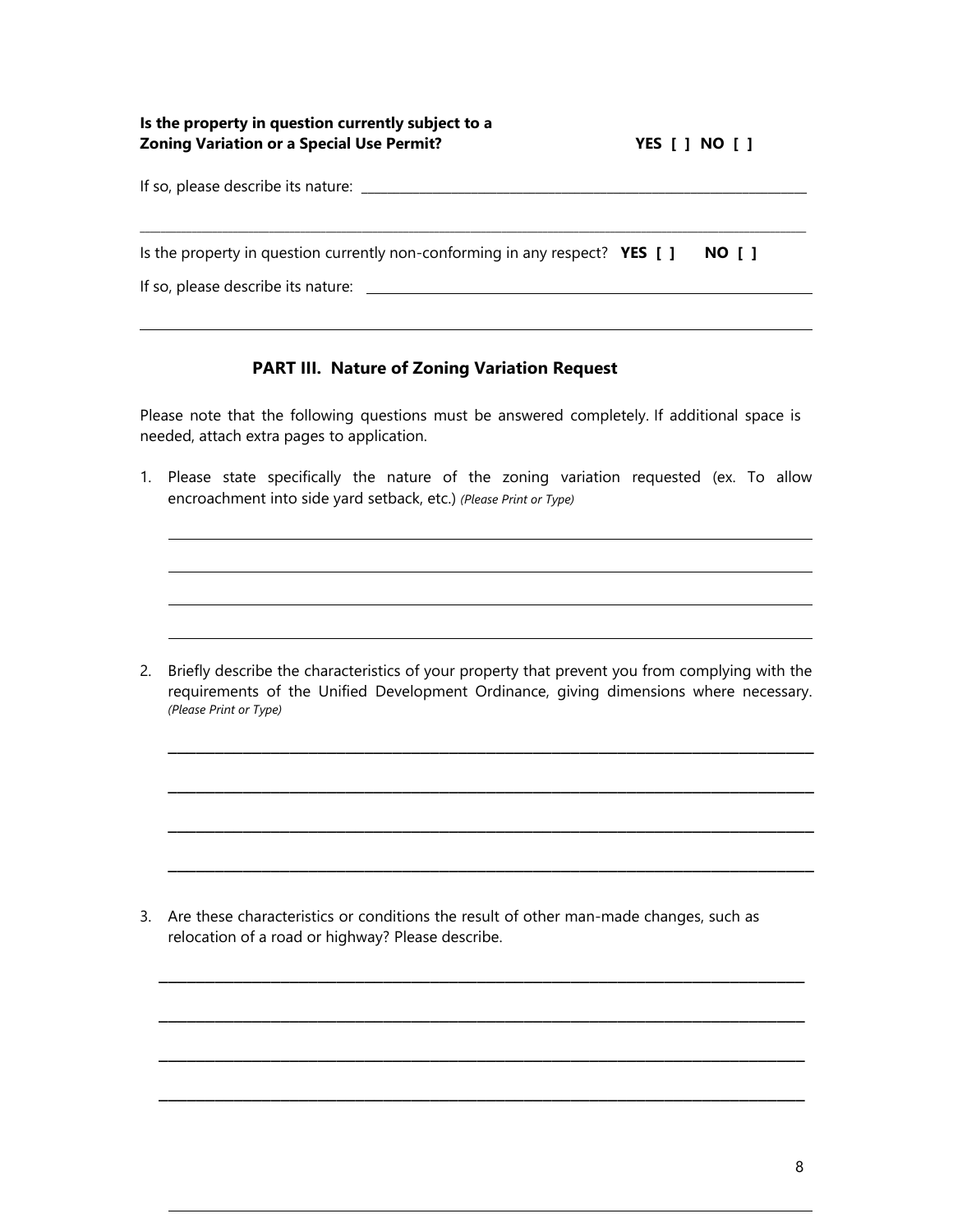4. What specific requirement(s) of the Unified Development Ordinance prevent you from establishing the proposed use or construction on your property?

5. What is the minimum reduction of the requirements of the Unified Development Ordinance that would permit the proposed use or construction on your property?

6. What is the practical difficulty or particular hardship that would result if the requirements of the Unified Development Ordinance were strictly applied to your property?

7. To the best of your knowledge, can you affirm that the hardship you described above was not created by you or anyone having a proprietary interest in the subject property? YES [ ] NO [ ]

| If not, explain why the hardship should not be regarded as self-imposed (self-imposed |  |
|---------------------------------------------------------------------------------------|--|
| hardships are not entitled to a zoning variation).                                    |  |

8. Are the conditions of hardship for which you request a zoning variation true only of your property? YES [ ] NO [ ] If not, how many other properties in the Village are similarly affected?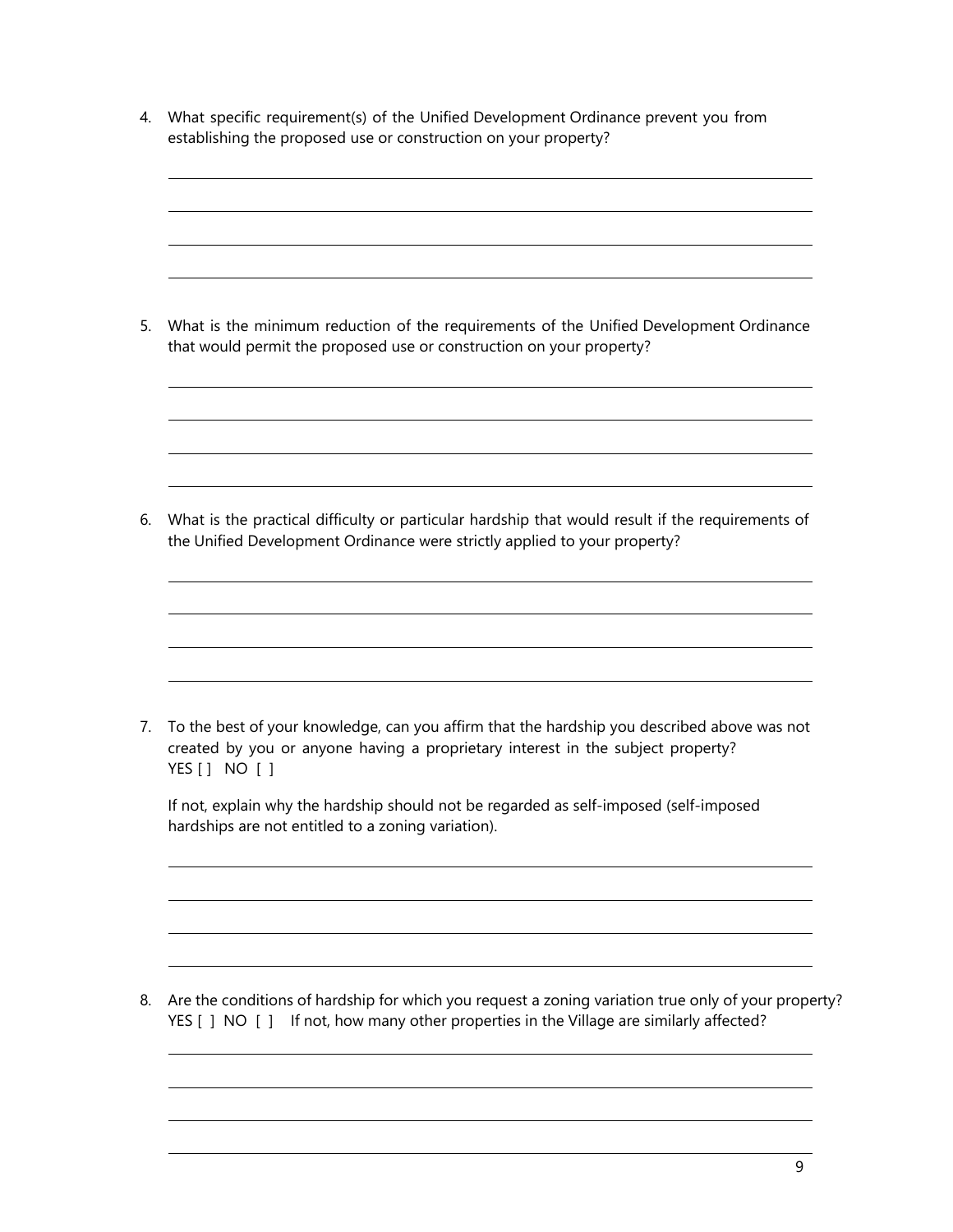9. Will the granting of a variation in the form requested be in harmony with the neighborhood and not contrary to the intent and purpose of the Unified Development Ordinance and why?

I certify that all of the above statements and the statements and information contained in any papers, plans and other documents submitted herewith are true to the best of my knowledge and belief.

I (we) consent to the entry in or upon the premises described in this application by any authorized official of the Village of Montgomery for the purpose of posting, maintaining, and removing such notices as may be required by law.

\_\_\_\_\_\_\_\_\_\_\_\_\_\_\_\_\_\_\_\_\_\_\_\_\_\_\_\_\_\_\_\_\_\_\_\_\_\_\_\_\_\_\_\_\_\_\_\_\_\_\_\_\_\_\_\_\_\_\_\_\_\_ \_\_\_\_\_\_\_\_\_\_\_\_\_\_\_\_\_\_\_\_\_\_\_\_\_

Applicant Signature Date Date Applicant Signature Date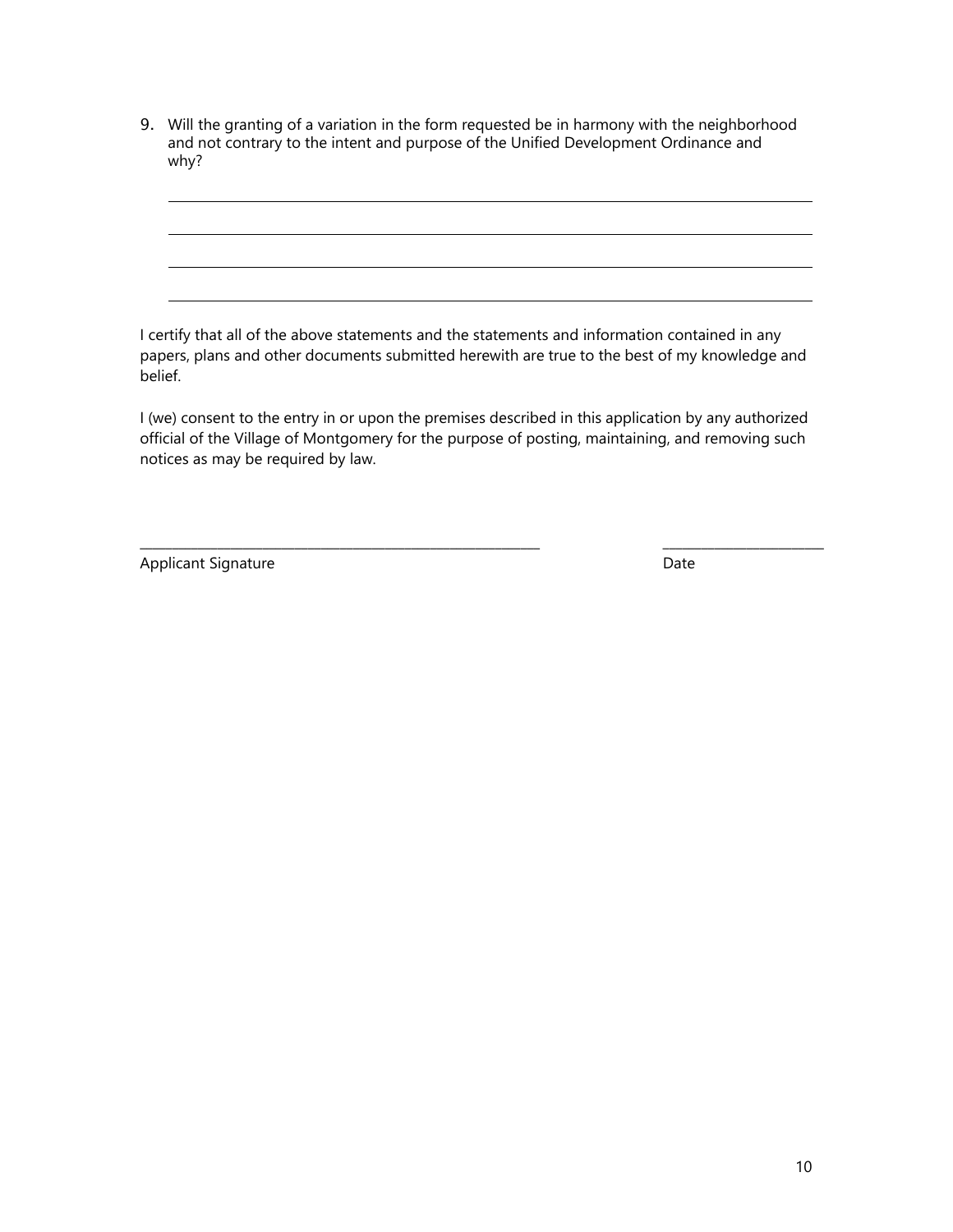# **Example Letter-You Must Reproduce Your Own Letter**

#### **DO NOT RETURN THIS TO THE VILLAGE – IT IS FOR YOUR USE IN DRAFTING LETTERS**

(On Applicant's Letterhead)

Notice for Public Hearings

*Every applicant is required to notify property owners within 250 feet of his/her property of the Public Hearing (for Variation or Appeal). Applicants should provide the property owners with a brief description of the request to help adjoining property owners better understand what is being proposed in their neighborhood. The public, including the surrounding property owners, will be permitted to comment on the proposal at the Public Hearing.* 

#### **NOTICE OF PUBLIC HEARING**

Dear Neighbor:

.

(Applicant Name) has submitted an application to the Village of Montgomery for (type of application, i.e variation for...) to allow (describe variation) on the property located at

The staff at the Village of Montgomery is currently reviewing our application material. If you have any concerns or questions about the requested (variation or appeal), you are encouraged to call (contact for the Applicant) at (Contact's telephone number), or Sonya Abt at 630.896.8080 ext. 9021 before (date of Planning and Zoning Commission Meeting). You will also have an opportunity to comment about the proposed development at the Planning and Zoning Commission meeting scheduled for (date of meeting) at 7:00 p.m. at the Montgomery Village Hall at 200 N. River Street.

Sincerely,

### (Applicant)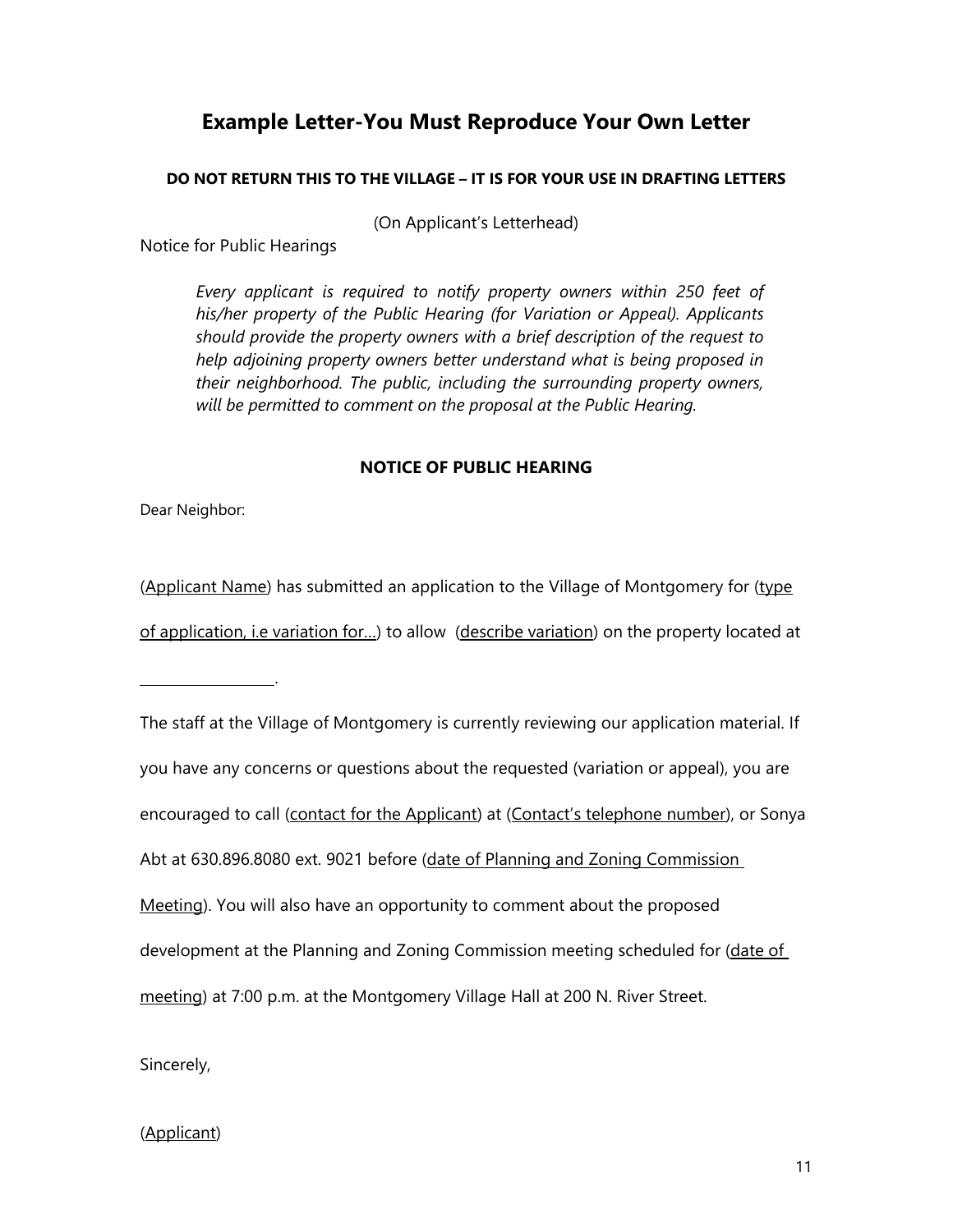## **Example Affidavit**

**Village of Montgomery AFFIDAVIT OF NOTIFICATION**  FOR REZONING, SPECIAL USE PERMIT, VARIATION OR PLANNED DEVELOPMENT

To: Village of Montgomery 200 N. River Street Montgomery, IL 60538

From:

Date:

The undersigned, being sworn upon his/her oath, deposes and says that the list below includes the names and addresses of all owners of property adjacent or within two hundred-fifty feet of the property requesting a variation from the Unified Development Ordinance and, further that all persons owning property which is adjacent to within two hundred-fifty feet of the parcel referred to in the petition for a variation to the Unified Development Ordinance have been notified of the intent of the Petitioner(s).

The property is located at . A legal description is attached hereto.

PROPERTY INDEX # PROPERTY OWNER ADDRESS

**Attach additional sheets, if necessary.** 

*Subscribed and sworn before me* By: **By:** By:

*this day of 20 .* 

**NOTE: You must submit certified mailing receipts and list of property owners on or before the date you're your application is taken before the Commission.**